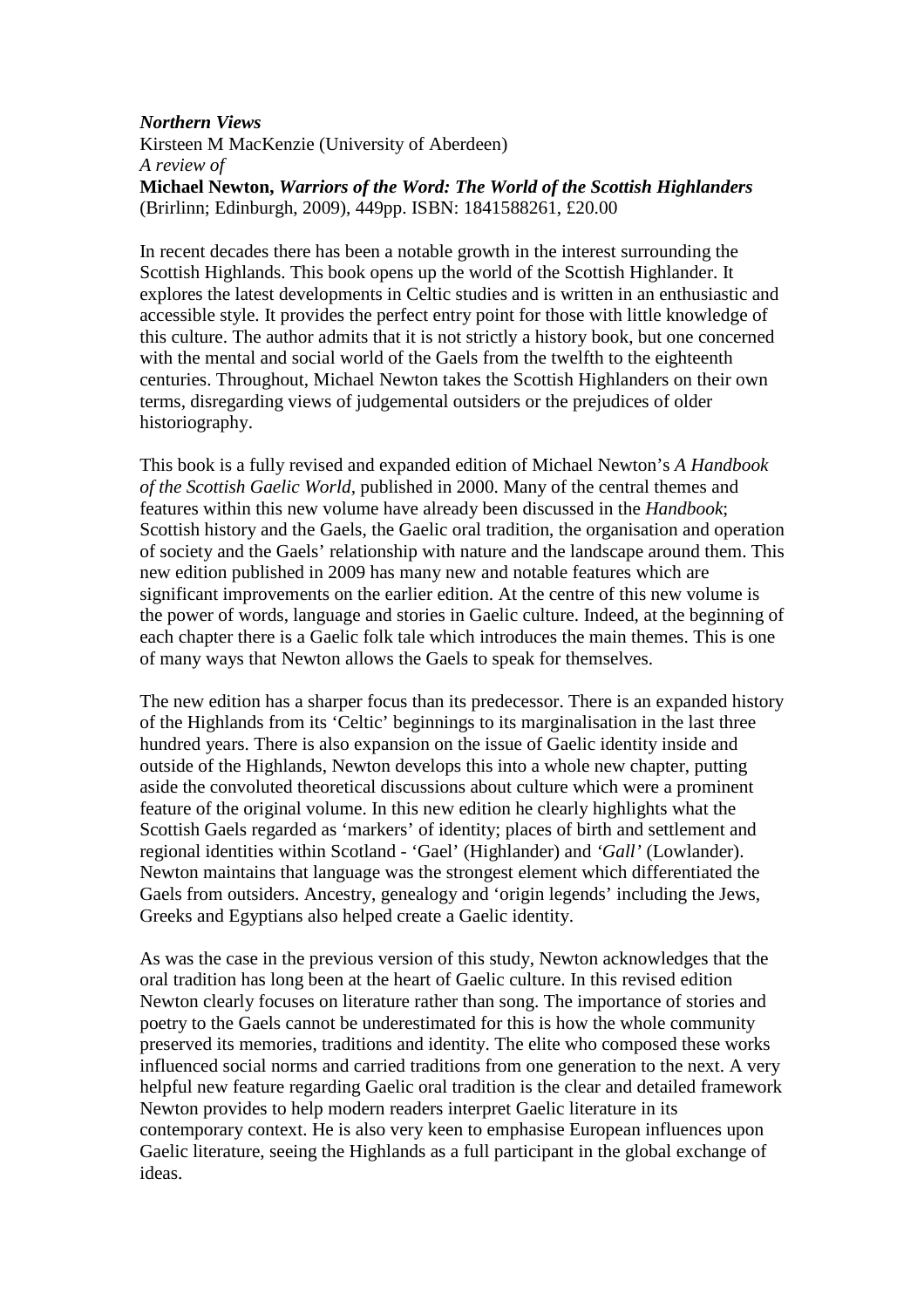In this new version Newton clearly shows the reality of clan society in the medieval and early modern periods, stepping away from modern romanticism. Clan society was not egalitarian, nor democratic. He argues that although clans are seen as extended families, he stresses that clan society, like its European counterparts, was a 'class' based society; it had social structures and order. Although this has been discussed in the *Handbook*, he continues to explore the professional classes such as the lawyers, poets, warriors, historians and the medical profession and the various bonds within clan society such as fosterage, marriage, and *manrent.* In a departure from the previous volume, Newton fully explores the clan's relationship with the state, which, as he highlights, was also determined by social structure and order; king, regional lords, and local chieftains.

Newton explores the personal and family life of the Highlander, attacking the disapproving prejudices of onlookers. As in his previous volume he explains that there were standards of conduct within Gaelic society. He continues to show the importance of hospitality in the Highlands, manners, honour, and general good conduct in life. Children were expected to respect their elders, were taught the skills of their parents and encouraged to get involved in the community. Newton expands his discussion on the Gaelic rites of passage regarding birth, marriage and death. In a departure from the previous volume, he discusses the extent of the pre-Christian influence on these rites of passage. There are also new and very interesting discussions on the Highland diet and clothing, in particular, the international origins of tartan and how it came to be associated with the Highlands.

Newton then attempts to delve into the cosmological world of the Highlanders, critical that until recently Highland beliefs were considered ignorant, naive or backward. He expands greatly on his previous discussions on the 'otherworld' of the Highlander. He explores the 'otherworld' solely from the viewpoint of those who lived with it– the Gaels themselves. As Newton points out the Gaels adapted their legends and traditions to Christianity whilst retaining their own culture. The *Sidh* were blamed for murder, theft, infanticide and illness. The *Cailleach* formed landscapes and represented mother nature.

Song, music and dance are well known features of Gaelic culture. These themes were very briefly discussed in the *Handbook*. However, in this reworking there is a wholly new chapter dedicated to this subject with many valuable insights. Newton argues that Highland music, as we know it, does not date before the eighteenth century. In addition, the complex and 'multicultural' nature of the development of music, song and dance in the Highlands has been obscured. The bagpipes were not in use until the fifteenth century and the fiddle until the seventeenth century. Music was heavily influenced by developments in Europe and from the Lowlands. Instruments now associated with the Highlands have European roots, the bagpipes were common in the rest of Europe and Lowland Scotland before they came to the Highlands. Highland dance also has its roots in Europe, with France having a particularly strong influence.

The Gaels had a strong relationship with their surroundings and environment, this was keenly stressed in the previous volume, much what was discussed can be found in the final chapter of the new volume. Much of the cultural theory has been cut back in favour of allowing the Gaels to speak for themselves. Despite the Gaels' adoption of